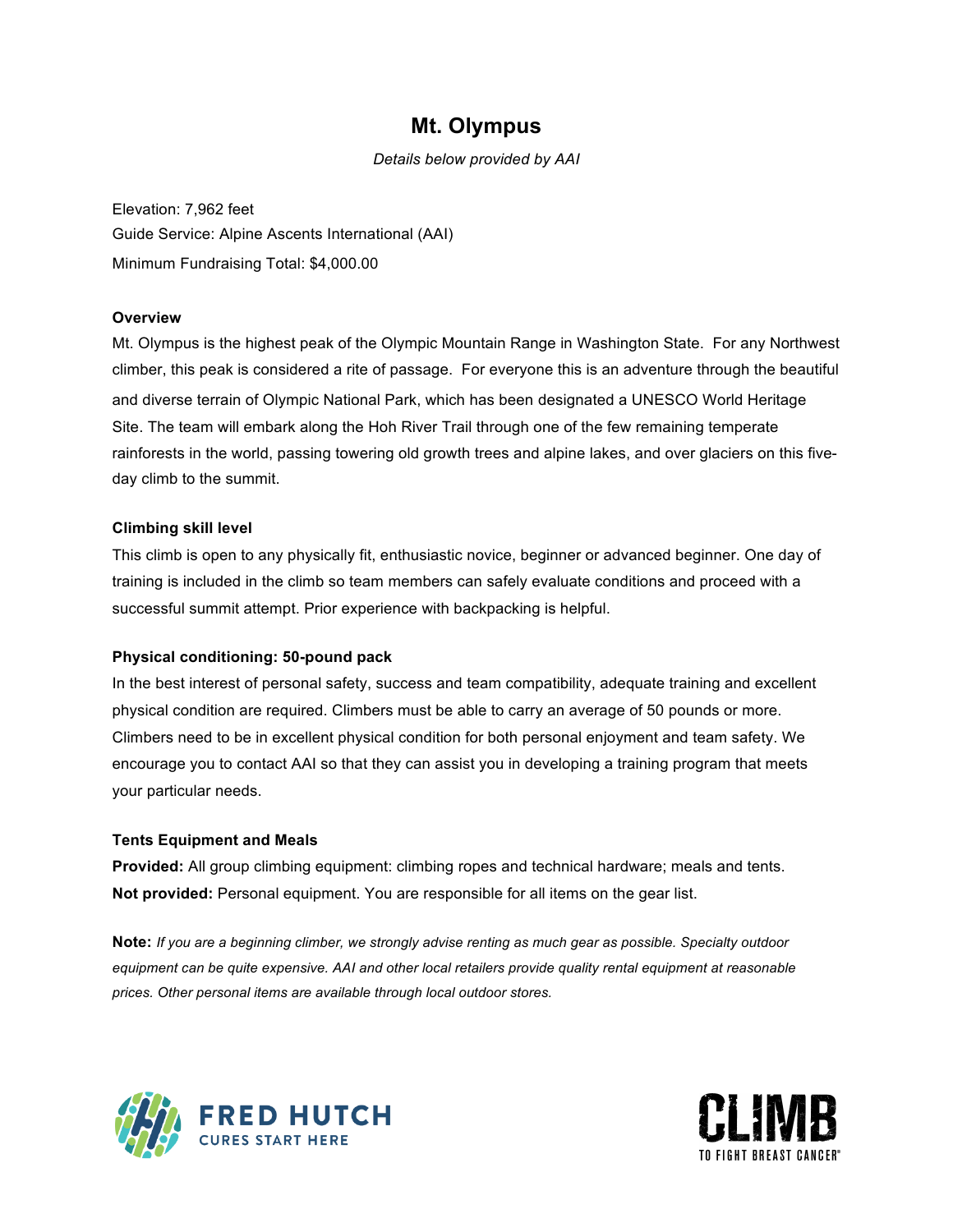# **Mt. Olympus Climb Itinerary**

*Details below provided by AAI*

Climbers are required to arrive in Seattle the afternoon before our trip begins. A mandatory gear check is performed on this day. A thorough gear check ensures everyone is fully equipped and prepared to depart the next morning. Rental gear is fitted and packed at this time.

Location: AAI Office, Seattle **Duration: Approximately 2 hours** 

A guide and our gear manager will give you an overview of the climb, answer all your questions and make sure you have all the necessary equipment or rental gear.

What to bring: Please bring your pack fully loaded with all required items from the gear list.

**Day 1:** Depart Seattle in the early morning, and cross Puget Sound by ferry and drive on Hwy 101 past Crescent Lake to the Olympic National Park Visitor Center in Port Angeles. Drive to the Hoh River Ranger Station (600 feet) just past the town of Forks & begin the 17.4-mile approach hike. Hike nine miles along the Hoh River trail through old growth timber in this rainforest to the Olympus Guard Station camp. This camp is situated next to the river surrounded by forest and meadows.

**Day 2**: Continue hiking up the Hoh River valley and the forest turns to a temperate forest. At Elk Lake, the team will begin to gain elevation as the trail steepens to reach our camp for the evening at Glacier Meadows (4200'). Team will have a quick snow climbing school covering crampons, ice axe and rope travel before going to bed.

**Day 3**: Awake early and hike through the meadow and up the moraine for about an hour before descending the moraine onto the Blue Glacier. After roping up, cross the Blue Glacier and ascend to the top of "Snow Dome" (6600 feet), where there is a great view of the East, Middle, and West peaks of Olympus. After reaching the summit, the team will descend back to camp at Glacier Meadows and spend the night.

**Day 4**: A relaxing start to the day and an opportunity to look for and photograph the black bears that frequent the area around Glacier Meadows. Pack up camp and begin the hike down to the river valley to establish camp along the river.

**Day 5**: Hike the final distance along the river and through the old-growth forest, reach the trailhead in early afternoon, and then drive back to Seattle.



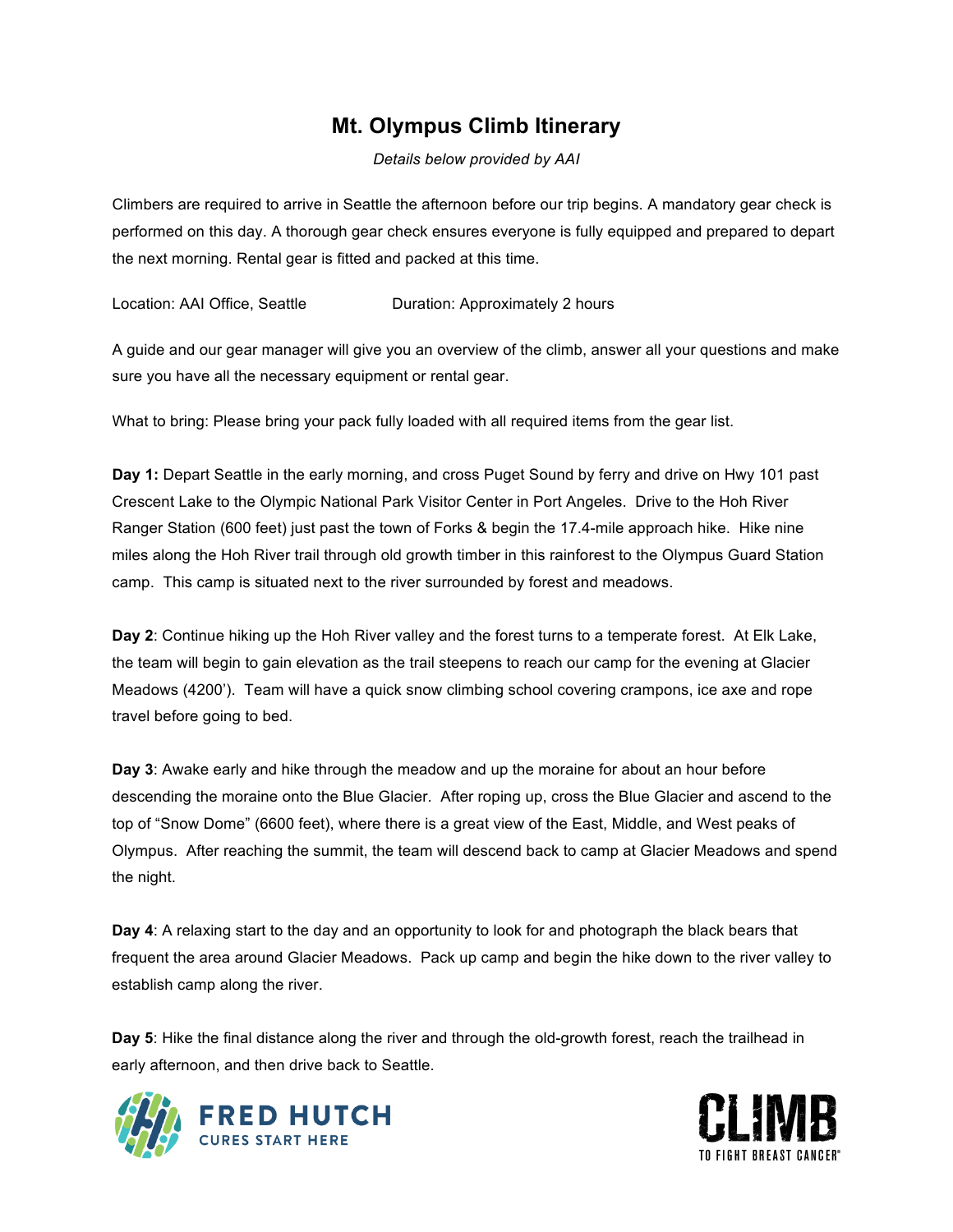# **Mt. Olympus Climb Gear List**

*Details below provided by AAI*

### *Climbing Equipment*

- **Ice Axe w/Leash.** General mountaineering tool. Sizing is important: under 5'7" use a 60cm tool; 5'7"- 6'1" use a 65cm tool; over 6'1" use a 70cm tool. (Too short is preferable to too long). No rubberized grips-they are heavy and do not plunge well into the snow. Make sure that you have a leash that is designed for use on a glacier axe. Please no technical leashes designed for ice climbing-they are too short, heavy, and not versatile.
- **Crampons.** With flat rather than "cookie cutter" frame rails. Anti-balling plates are useful only in very specific snow conditions. A combination heel bail/toe strap is better than a heel and toe bail system.
- **Alpine Climbing Harness.** Harness should fit over all clothing, have gear loops, adjustable leg loops and be reasonably comfortable to hang suspended in. Make sure you can get into the harness without having to step through any part of it.
- **Carabiners.** 2 Locking.
- **Climbing helmet.** Must be adjustable to fit, with or without hat or balaclava on.
- **Trekking poles. Snow baskets required**. Collapsable three section preferred. Helpful for balance when carrying a heavy pack or if you have knee problems.

### *Footwear*

- **Double plastic climbing boots.** Good quality plastic shells with inner boots Avoid tight fit with heavy socks. Comfort is key in buying plastic boots. Spend a little extra time walking around in the store or take them home and wear them around your house to make sure the fit is right. A little big is always better than a little small.
- **Gaiters.** Please make sure your gaiters fit around the plastic boots without being to tight around the boot. No lightweight hiking gaiters.
- **Wool or Synthetic Socks. 3 pair** heavyweight wool or synthetic socks (wool is warmer) to be worn over the liner socks. When layering socks, check fit over feet and inside boots. It is very important to buy new socks regularly as they lose their cushioning over time. Socks with padded shins are especially nice with plastic boots.



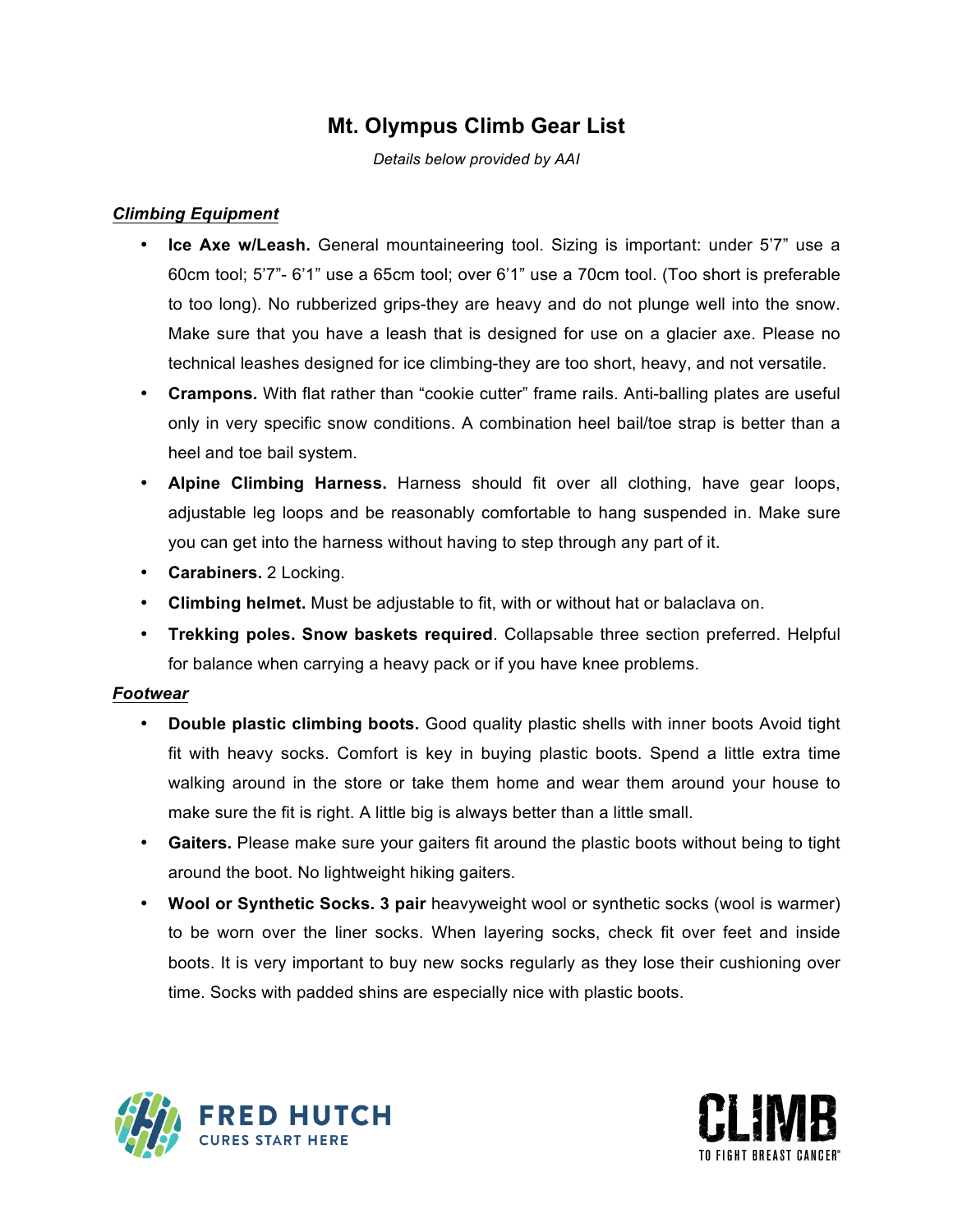• **Liner Socks. 3 pair** of smooth thin wool, nylon or Capilene to be worn next to the skin. This reduces the incidence of blisters and hot-spots and helps the outer sock last longer before needing to be changed. They should fit well with your heavyweight socks.

# *Technical Clothing*

- **Lightweight Long Underwear**. **2 pair** tops & bottoms, **No Cotton.** Lightweight and off white is more versatile. Zip-T-neck allows for better ventilation. May thru June - two long sleeve shirts. July thru Sept - one long sleeve and one short sleeve. Recommend one light weight and one meduim weight bottoms for variable conditions.
- **Heavyweight Long Underwear top.** For extra warmth.
- **Soft Shell Jacket.** We **highly** recommend full zip as it is easier to put on and ventilate than pullovers.
- **Soft Shell Pants.** You will most likely wear these everyday during the course as they are very versatile and durable.
- **Hard Shell Jacket w/ hood.** We recommend a waterproof breathable shell material with full front zipper, uderarm zips, and no insulation. This outer layer protects against wind and rain.
- **Hard Shell Pants.** Waterproof, breatheable. Full length side zippers preferred because it allows easy removal of pants, 7/8th zippers allowed but is more difficult to remove pants, no short lower leg zippers allowed.
- **Synthetic shorts.** (Optional) Can be worn during approach hike in July and August.
- **Insulated Hooded Synthetic Jacket.** Needs to fit over all other layers. Worn during breaks or climbing in cold weather used throughout the season.
- **Insulated Synthetic Pants.** (Optional for July and August Courses) Full separating side zippers (This is very important for ventilation. Full side zips
- also allow pants to be taken off without having to remove boots). Fleece pants are also acceptable.

## *Headwear*

- **Lightweight synthetic/wool hat.** Both the hat and the balaclava should be able to fit under the helmet. Hat should cover ears.
- **Balaclava.** Look for a simple lightweight model.
- **Baseball cap/sun hat.** One with a good visor to shade the nose and eyes. Synthetic is nice as it dries quickly.



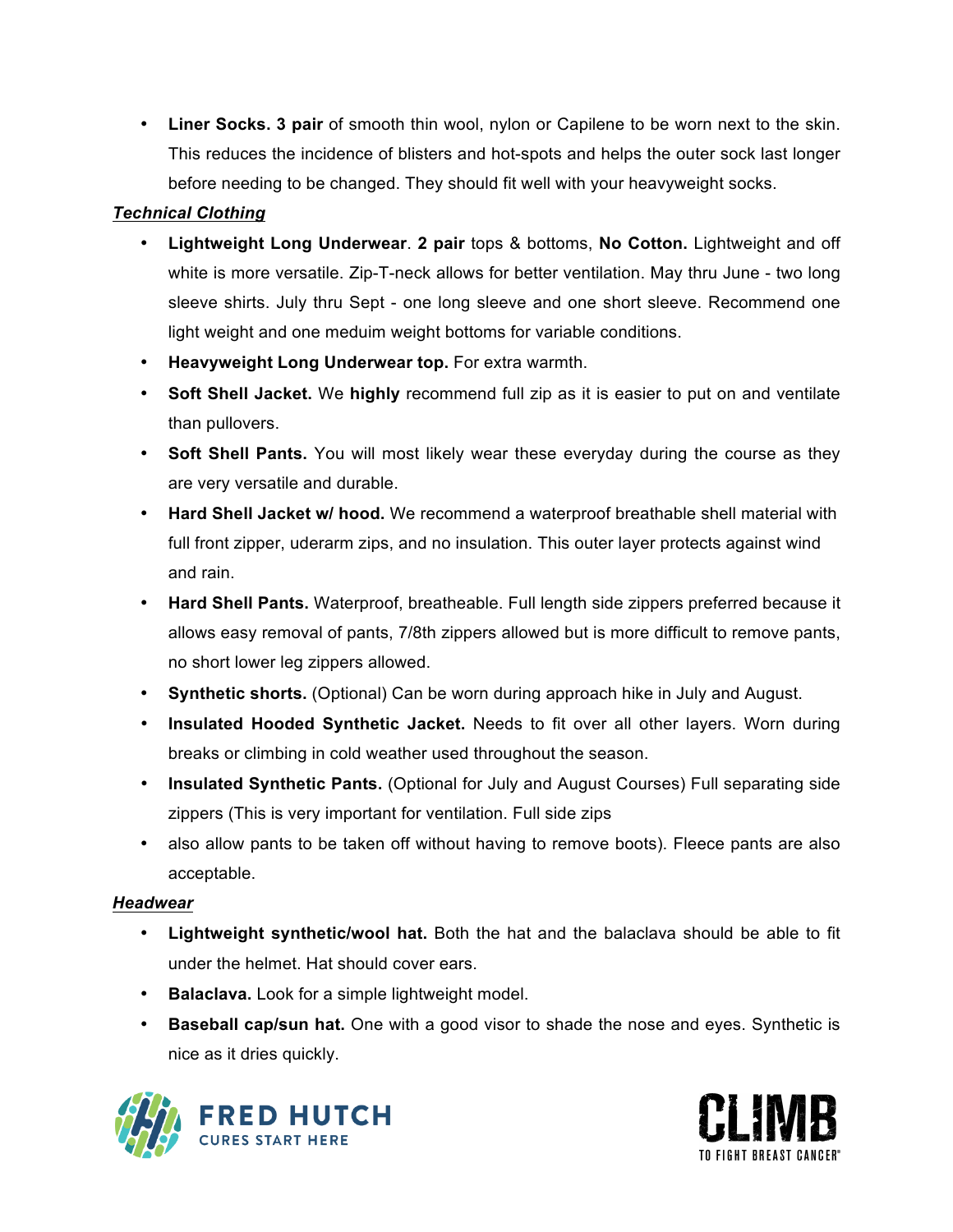- **Glacier glasses (w/ side covers or wrap around).** Regular sunglasses are usually not sufficient. 100% UV, IR, high quality optical lenses designed for mountain use, must have side covers, leashes, and a nose guard is particularly helpful. No more than 8% light transmission. If you wear contact lenses we recommend packing a spare pair of glasses—it is a good idea to have these with "photo-gray" or equivalent light-sensitive material so they can double as emergency sunglasses. If you wear glasses we recommend prescription glacier glasses (gray or amber).
- **Bandana.** Used to shade your neck.

## *Handwear*

- **Lightweight Synthetic Liner Gloves.** 1 Pair. To wear alone on very sunny days for hand protection or as a layering piece with your Shell mitts.
- **Soft Shell Gloves.** 1 Pair. This glove is usually worn alone and during times when the shell mitts would be too warm. This glove can have a light shell exterior.
- **Shell Mitts w/ insulated removable liners.** Waterproof, breathable shell material. We recommend that the insulation in your mitts can be removed in order to dry faster. Make sure that you can wear your Lightweight Synthetic Liner gloves inside the mitts. Shell gloves "ski gloves" can substitute for mitts during the later part of the climbing season.

## *Personal Equipment*

- **Expedition Backpack.** Internal frame pack expandable to a minimum of 5,500-6,000 cu.in. Keep it simple and light, avoid unnecessary zippers, etc which add weight.
- **Sleeping Bag.** High quality with hood to at least 200 F. A 00 F bag for May courses. If you sleep cold bring a warmer bag. Goose down preferred over synthetic for bulk & weight. If well-cared-for, a down bag will last much longer than a synthetic bag. It should be roomy enough for comfortable sleeping but snug enough for efficient heat retention.
- **Compression stuff sack.** Necessary to reduce volume when packing a sleeping bag.
- **Self Inflating pad.** One 3/4 or full length pad. If you are over 6' a long is recommended. Make sure to include a valve stem and patch repair kit.
- **Closed-Cell foam pad.** One full length closed cell is recommended.
- **Tent.** Good quality, 2 person, **4-season** mountain tent. Make sure there are guy lines for body and fly. **No 3-season** tents. Include snow stakes.
- **Cooking gear:**



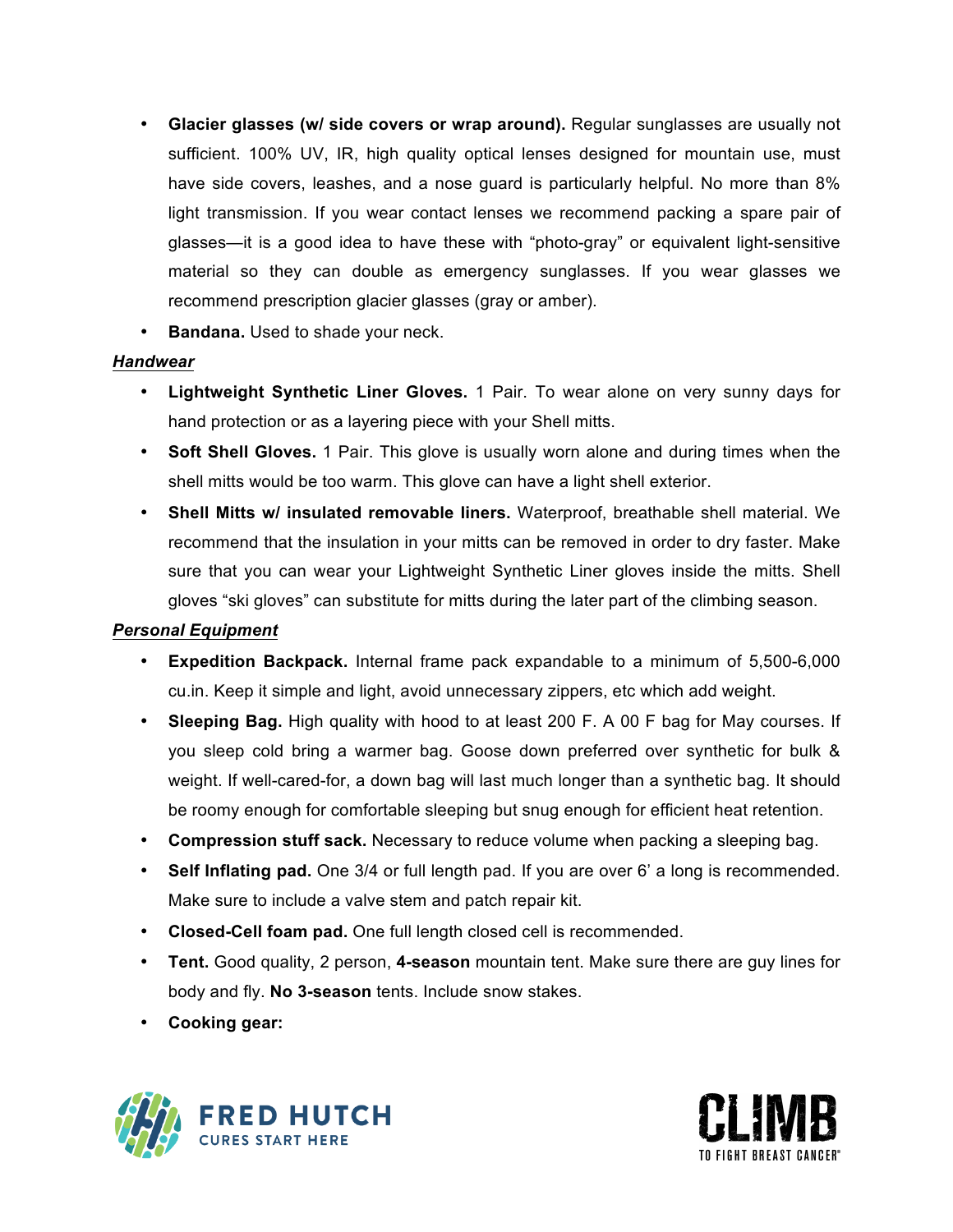- **Cup:** 12-16oz. plastic **insulated mug** with snap-on lid (retains heat well and is spillresistant in the tent).
- **Spoon:** Good quality tough plastic (lexan). You do not need a plastic knife and fork.
- **Bowl:** Deep plastic with 2-3 cup capacity. Recommended: Tupperware 3 cup bowl.
- **Cooking pot:** 2qt. minimum, lightweight pot with tight fitting lid and handle. Aluminum or titanium are much lighter and easier to use than stainless steel. Make sure you **include pot grabbers** to hold your pot.
- **Backpacking stove.** Complete liquid fuel stove and repair kit. Make sure fuel pump is included. Gas canister stoves are not recommended as you have to supply your own fuel and they are much heavier and take longer to boil water.
- **Fuel bottle (33oz.).** Alpine Ascents will supply the fuel. We can supply the bottles at no cost due to expanded airline security measures.
- **Headlamp (LED).** Lightweight simple model. Bring an extra set of batteries.
- **Small personal first-aid kit.** (Simple and Light) Aspirin (Extra Strength Excedrin is best), Antibiotic ointment, Moleskin, molefoam, waterproof first-aid tape, athletic tape, Band-Aids, personal prescriptions, etc. The guides will have extensive first-aid kits, so leave anything extra behind. Please let your guide know about any medical issues before the climb.
- **Sunscreen.** SPF 30 or better, 2 small tubes. Make sure that the sun screen is not older than 6 months. Sunscreen older than six months loses half of its SPF rating.
- **Lipscreen.** SPF 30, at least 2 sticks. Not older than 6 months.
- **Water Bottles:** 2 to 3 Wide mouth bottles with minimum 1 Litre capacity per bottle. **No water bag or bladder systems,** they freeze or are hard to fill.
- **Water Purification tablets.** 1 bottle. Water filters are too heavy and clog quickly with silt.
- **Toiletry bag.** Include toilet paper (no more than one roll stored in plastic bag), alcohol hand sanitizer, toothbrush, small toothpaste.
- Do not include soap, shampoo, deodorant, or cosmetics.
- **Insect repellent.** Small bottle. **Not necessary until July**. Do not use repellant that is stronger than 25% DEET. Non-DEET alternative: Green Ban.
- **Compass.** With sighting mirror and declination adjuster.
- **Knife or Multi-Tool**. Medium sized. Keep the knife simple.